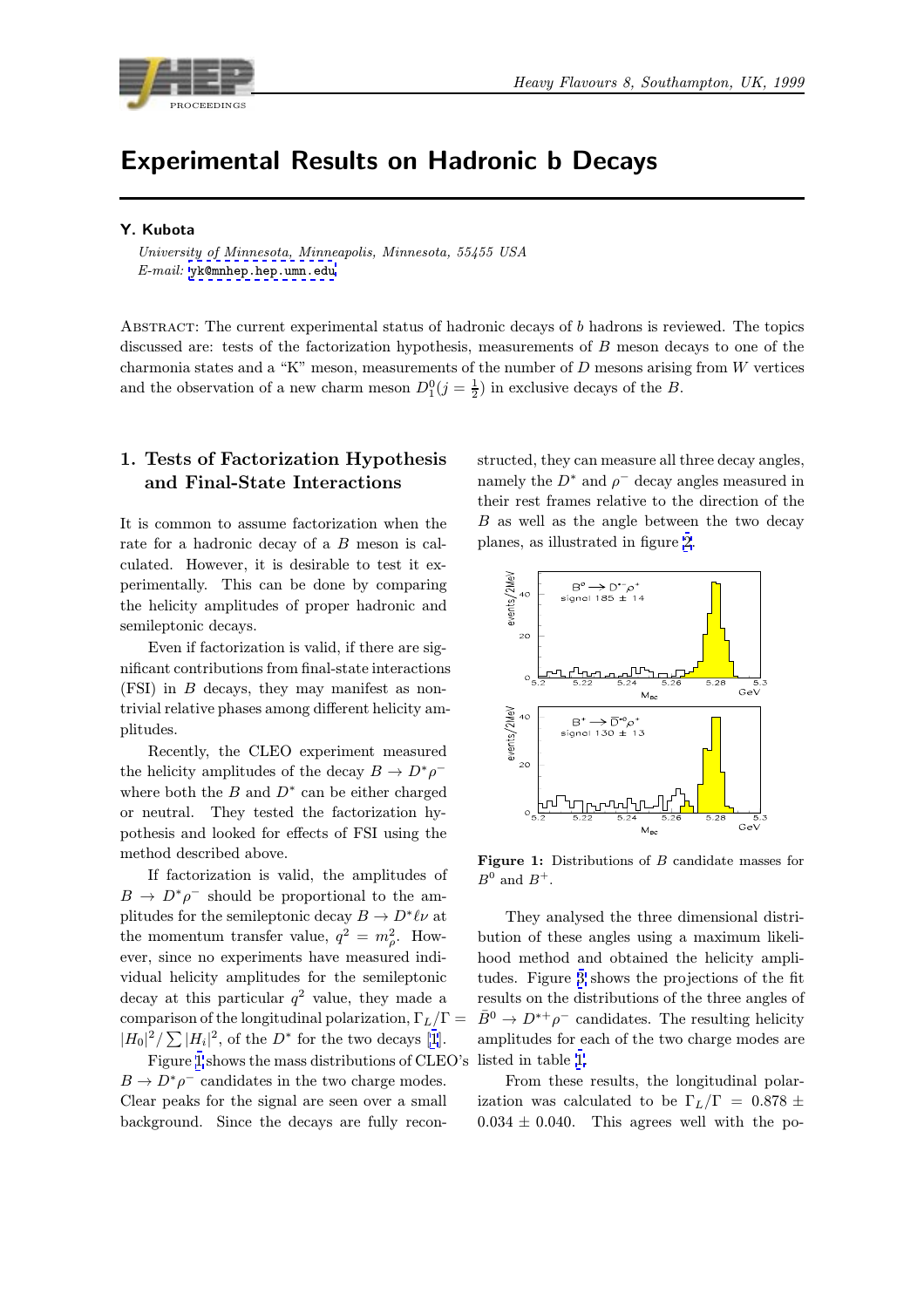<span id="page-1-0"></span>

| $\bar{B}^0 \to D^{*+}\rho^-$       | Magnitude                   | Phase (rad)              |
|------------------------------------|-----------------------------|--------------------------|
| $H_0$                              | 0.936                       | 0 by definition          |
| $H_{-}$                            | $0.317 \pm 0.052 \pm 0.013$ | $0.19 \pm 0.23 \pm 0.14$ |
| $H_{+}$                            | $0.152 \pm 0.058 \pm 0.037$ | $1.47 \pm 0.37 \pm 0.32$ |
|                                    |                             |                          |
| $\overline{B}^- \to D^{*0} \rho^+$ | Magnitude                   | Phase (rad)              |
| $H_0$                              | 0.932                       | 0 by definition          |
| $H^-$                              | $0.283 \pm 0.068 \pm 0.039$ | $1.13 \pm 0.27 \pm 0.17$ |

**Table 1:** Helicity amplitudes measured for  $\bar{B}^0 \to D^{*+} \rho^-$  and  $B^- \to D^{*0} \rho^-$ 



**Figure 2:** Definition of the decay angles of  $B \rightarrow$  $D^*\rho^-$  decay.



**Figure 3:** Decay angle distributions of  $\bar{B}^0 \rightarrow$  $D^{*+}\rho^-$  decay.

larization measured for the semileptonic decay,  $0.914 \pm 0.152 \pm 0.089$  [2], and also the theoretical expectation, 0.85−0.88 [3]. The agreement indicates that factorization is a reasonable assump-



**Figure 4:** Mass distribution of  $B \to (J/\psi)K^*$  candidates.

tion in B hadronic decays.

The relative phases of the helicity amplitudes, on the other hand, are somewhat different from zero. This implies that FSI may play a role even in B decays against prejudice. However, we should wait before drawing more definitive conclusions from these results until the full data set is analysed, in particular with regard to the effects of the background.

A similar analysis was carried out by the CDF collaboration for the decays  $B \to (J/\psi)K^*$ and  $B_s \to (J/\psi)\phi$  [4]. The distributions of the masses of the candidates in figures 4 and 5 show clear signals.

The results are expressed in terms of transversity amplitudes, in[ste](#page-7-0)ad of the helicity amplitudes, and are listed in table 2. It is do[n](#page-2-0)e this way because two of the amplitudes represent states of one parity (and CP parity) and the third represents the opposite parity sta[te](#page-3-0). These need to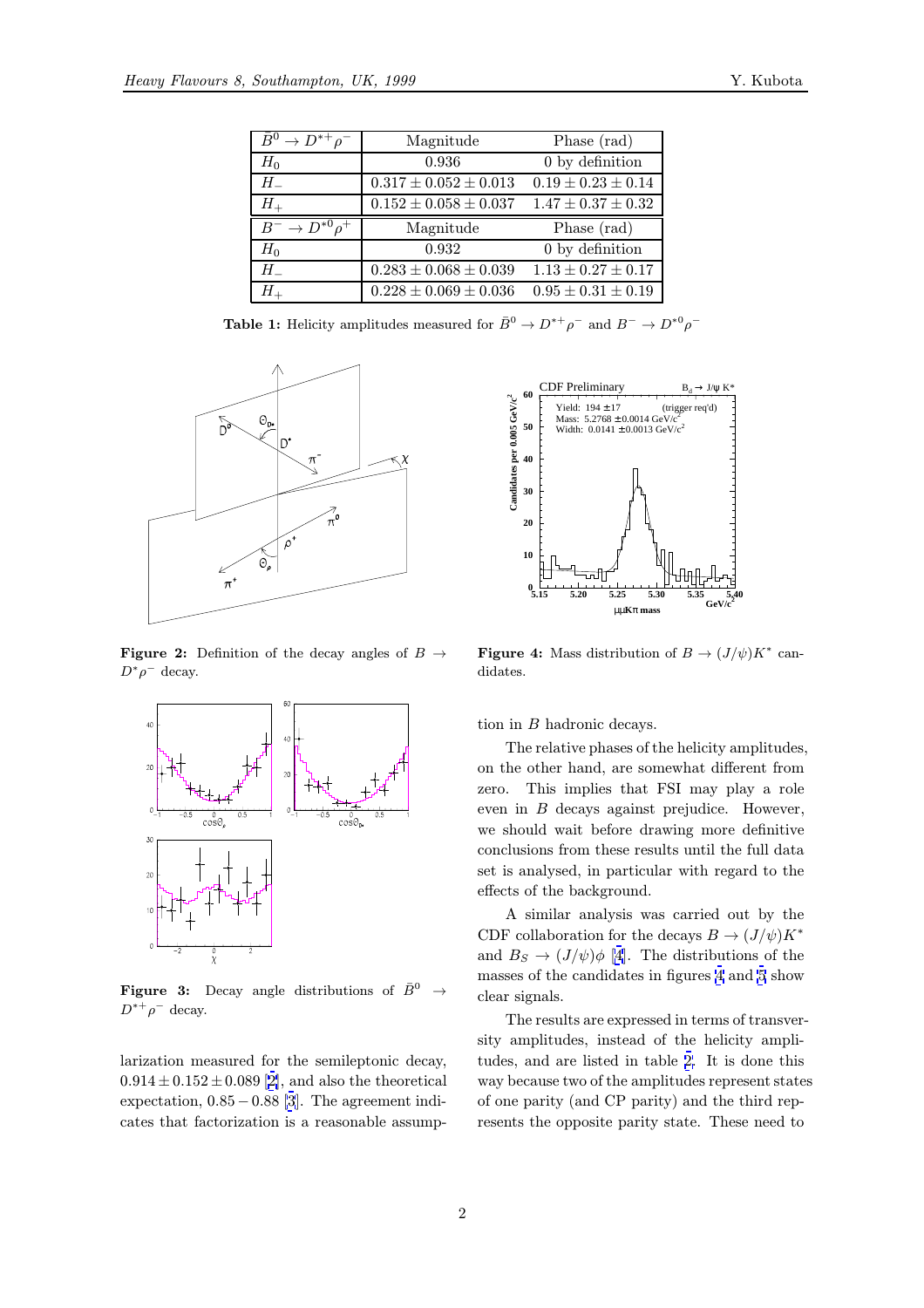<span id="page-2-0"></span>

**Figure 5:** Mass distribution of  $B \to (J/\psi)\phi$  candidates.



**Figure 6:** Transversity amplitudes of the  $B \rightarrow$  $(J/\psi)K^*$  decay.

be distinguished if these decays are to be used to study CP violation phenomena. These results are also expressed graphically in figures 6 and 7.

Though there are no proper semileptonic decays to test factorization for these decays, the relative phase measurements are still useful to explore effects of FSI. The non-zero phases of these measurements for  $B \to (J/\psi)K^*$  imply that FSI plays a role in this decay mode. Previous results from CLEO for the  $B$  decay [5], however, are consistent with no phase differences among the three amplitudes. The two sets of results are in fact statistically consistent though they give a qualitatively different impression[.](#page-7-0) We therefore need to wait for more precise results from



**Figure 7:** Transversity amplitudes of the  $B \rightarrow$  $(J/\psi)\phi$  decay.

future experiments such as CLEO (which have tripled their data since their previous measurements were made) and other B-factory experiments. A measure of the CP-odd component,  $|A_{\perp}|^2 = \frac{\Gamma_{\perp}}{\Gamma}$ , can be calculated from these results and is  $0.126_{-0.093}^{+0.121} \pm 0.028$ , which is consistent with CLEO. The longitudinal polarization,  $|A_{\parallel}|^2 = \frac{\Gamma_L}{\Gamma}$ , can also be obtained and is consistent with the previous results from CLEO and CDF's RUN IA data.

The first result on  $|A_{\perp}|^2 = \frac{\Gamma_{\perp}}{\Gamma}$  for  $B_S \to$  $(J/\psi)\phi$  is  $0.229 \pm 0.188 \pm 0.038$  and is consistent with zero. Their new value for  $\frac{\Gamma_L}{\Gamma}$  of 0.606  $\pm$  $0.139 \pm 0.018$  is consistent with their previous result.

## 2. B to Charmonium Exclusive Decays

It is very useful to explore pure CP decays of B mesons involving charmonia beside the famous  $B \to (J/\psi) K^0_S$  decay. The decays CDF observed and described above are examples (when  $K^{*0} \rightarrow$  $K_S^0 \pi^0$ ). In addition, the CLEO group has observed  $B \to \psi(2S)K^*, B \to (J/\psi)K^0_L$  using its CsI calorimeter,  $B \to (J/\psi)\pi^0$  and  $B \to \chi_{c1} K^0_S$ decays. Figures 8 and 9 illustrate how well these decays are reconstructed.

Meanwhile, they have improved the efficiencies for detecting  $J/\psi \rightarrow \mu\mu$  and ee decays by about 20%. Th[ey](#page-3-0) did [so](#page-3-0) by (1) identifying some of the muons in the calorimeter, and (2) looking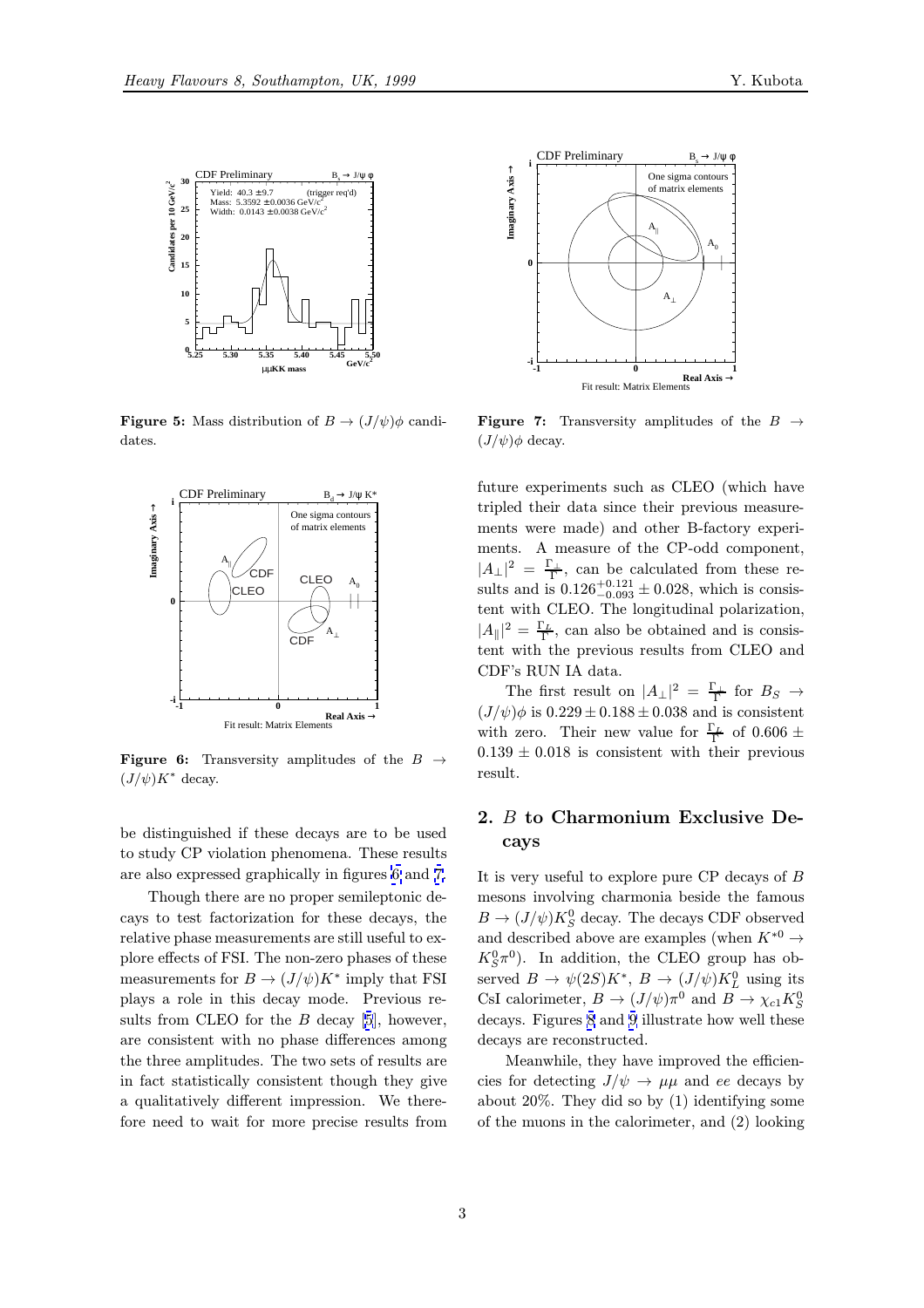<span id="page-3-0"></span>

| $B \to (J/\psi)K^*$                     | Magnitude                                | Phase (rad)                      |
|-----------------------------------------|------------------------------------------|----------------------------------|
| $A_0$                                   | $0.770 \pm 0.039 \pm 0.012$              | 0 by definition                  |
| $A_{\parallel}$                         | $0.530 \pm 0.106 \pm 0.034$              | $2.16 \pm 0.46 \pm 0.10$         |
|                                         |                                          | $3.00 \pm 0.37 \pm 0.04$ (CLEO)  |
| $A_{\perp}$                             | $0.355 \pm 0.156 \pm 0.039$              | $-0.56 \pm 0.53 \pm 0.12$        |
|                                         |                                          | $-0.11 \pm 0.46 \pm 0.03$ (CLEO) |
| $\Gamma_{\perp}/\Gamma =  A_{\perp} ^2$ | $0.126_{-0.093}^{+0.121} \pm 0.028$      |                                  |
|                                         | $0.16 \pm 0.08 \pm 0.04$ (CLEO)          |                                  |
| $\Gamma_L/\Gamma =  A_{\parallel} ^2$   | $0.593_{-0.061}^{+0.059} \pm 0.018$      |                                  |
|                                         | $0.52 \pm 0.07 \pm 0.04$ (CLEO)          |                                  |
|                                         | $0.65 \pm 0.10 \pm 0.04$ (RUN IA)        |                                  |
| $B_S \to (J/\psi)\phi$                  | Magnitude                                | Phase (rad)                      |
| $A_0$                                   | $0.778 \pm 0.090 \pm 0.012$              | 0 by definition                  |
| $A_{\parallel}$                         | $0.407 \pm 0.232 \pm 0.034$              | $1.12 \pm 1.29 \pm 0.11$         |
| $A_{\perp}$                             | $0.478 \pm 0.202 \pm 0.040$              | no sensitivity                   |
| $\Gamma_{\perp}/\Gamma =  A_{\perp} ^2$ | $0.229 \pm 0.188 \pm 0.038$              |                                  |
| $\Gamma_L/\Gamma =  A_{\parallel} ^2$   | $0.606 \pm 0.139 \pm 0.018$              |                                  |
|                                         | $0.56 \pm 0.21^{+0.02}_{-0.04}$ (RUN IA) |                                  |

**Table 2:** Transversity amplitudes measured for  $B \to (J/\psi)K^*$  and  $B_S \to (J/\psi)\phi$ . There is no sensitivity to the phase of  $A_{\perp}$  for  $B_S \to (J/\psi)\phi$  due to cancellation of its contribution in  $B_S$  and  $\bar{B}_S$ , which cannot be distinguished in this decay mode.



**Figure 8:** Mass distribution of candidate  $B \rightarrow$  $\chi_{c1}K^0_S$  decays.

for  $J/\psi \rightarrow e^+e^-\gamma$ , where the  $\gamma$  arises from either QED radiation process or when one of the daughter electrons radiates while passing through the detector material.

The distributions of the  $\psi \to \mu\mu$  and ee candidates in figures 10 and 11 show the improvements in their detection. Table 3 summarizes the increase in the number of decays one can ex-



**CLEO II B**<sup>0</sup>  $\rightarrow \psi K_L$  Data (Preliminary)



Figure 9: Mass distribution of candidate  $B \rightarrow$  $(J/\psi)K^0_L$  decays.

pect from these decays compared to the golden decay,  $B \to (J/\psi)K_S^0$ .

#### 3. Wrong-Flavour  $D$  from  $B$

It is important to measure the average number of charm particles in B decays for two reasons. We want to know if  $b \to c$  is really 100% (except small  $b \rightarrow u$  contributions). If not, it suggests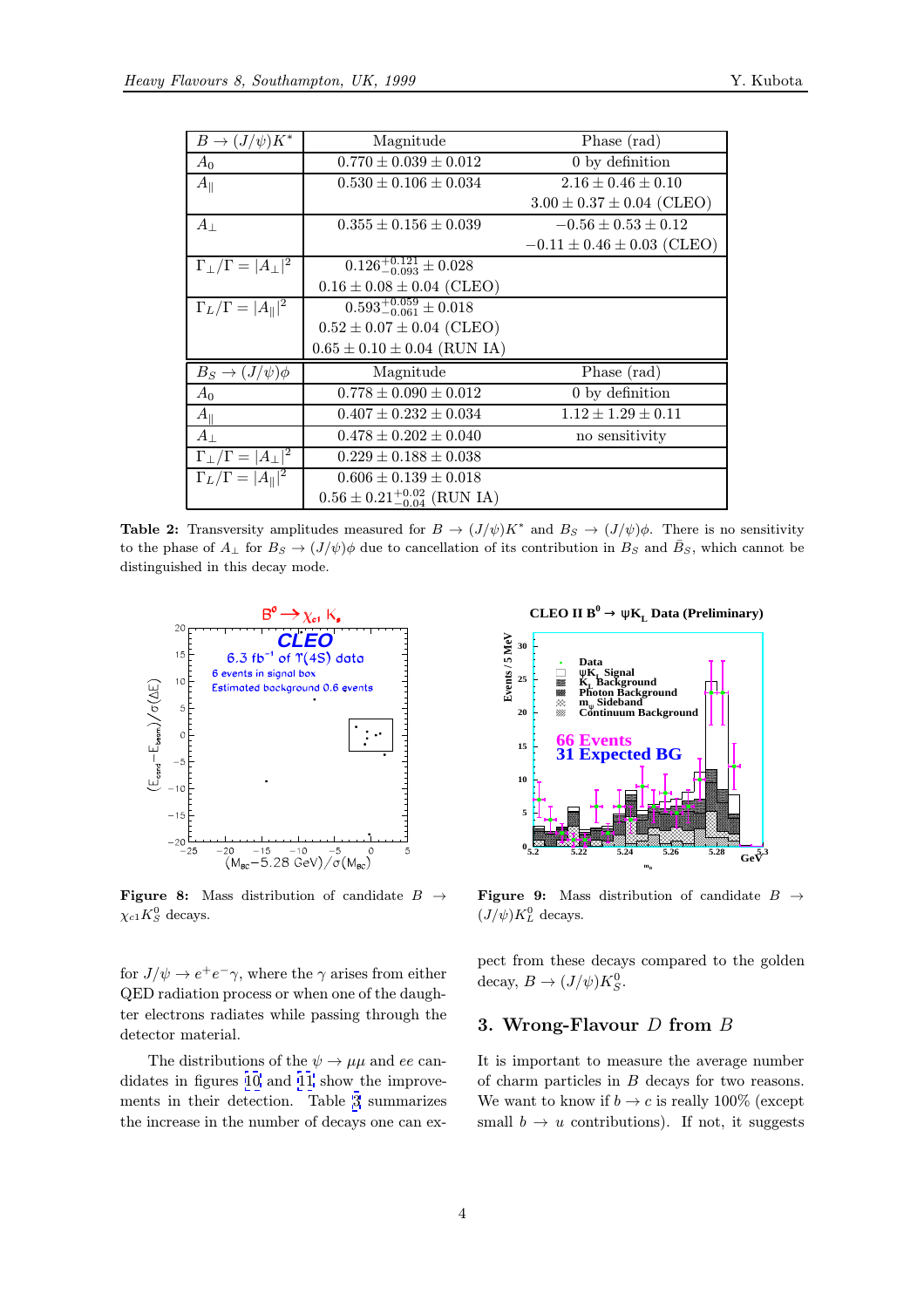|  | Y. Kubota |  |
|--|-----------|--|
|  |           |  |

| Mode                          | Events   | CP   | <b>Branching Ratio</b>                           |
|-------------------------------|----------|------|--------------------------------------------------|
|                               | observed |      |                                                  |
| $B^0 \to J/\psi K^0$          |          |      |                                                  |
| $K_S \rightarrow \pi^+ \pi^-$ | 75       | $-1$ | $(0.92 \pm 0.11 \pm 0.11) \cdot 10^{-3}$         |
| $K_S \to \pi^0 \pi^0$         | 15       | $-1$ | $(1.21 \pm 0.31 \pm 0.25) \cdot 10^{-3}$         |
| $.K_L$ in calorimeter         | 35       | $+1$ |                                                  |
| $B^0 \to J/\psi \pi^0$        | 7        | $+1$ | $(3.4^{+1.7}_{-1.5} \pm 0.4) \cdot 10^{-5}$      |
| $B^0 \to J/\psi\eta$          | $\theta$ | $+1$ | $\epsilon$ 5.8 $\cdot$ 10 <sup>-5</sup> 90% C.L. |
| $B^0 \to \chi_{c1} K^0_S$     | 6        | $-1$ | $(4.5^{+2.8}_{-1.8} \pm 0.9) \cdot 10^{-4}$      |
| $B^0 \to \psi(2S)K^0_S$       | 15       | $-1$ | $(5.2 \pm 1.4 \pm 0.5) \cdot 10^{-4}$            |

Table 3: Number of events reconstructed in various <sup>B</sup> decay modes involving charmonia.



**Figure 10:** Mass distribution of  $\psi \rightarrow \mu\mu$  decay candidates using muons identified with the calorimeter.



**Figure 11:** Mass distribution of  $\psi \rightarrow ee$  decay candidates, including those with additional photons.

that there are, for example, significant hadronic penguin contributions in hadronic B decays. Second, we would like to know how often charm particles arise from W decays  $W \to \bar{c}s$ . Theories predict that the rate is about 15 to 30%, but the calculation is not as reliable as for  $W \to \bar{u}d$ . The uncertainty in this rate dominates the uncertainty in the rate of  $W \to$  hadrons, and therefore critical in the calculation of  $\mathcal{B}_{SL} = \Gamma_{SL}/(\Gamma_{SL} +$  $\Gamma_{had}$ ). Considering the long standing problem with the lower-than expected semileptonic branching fraction, it is imperative that we measure the rate for  $W \to \bar{c}s$ . Experiments have accomplished this by either (1) making flavour specific measurements of charm production rates ( $B \rightarrow$ D or  $\bar{B} \to \bar{D}$  arising from  $W \to \bar{c}s$  as opposed to  $B \to \bar{D}$  or  $\bar{B} \to D$  arising from  $b \to cW$ ) the double-charm decays of the  $B$ ; or  $(2)$  measuring the rate for double-charm production  $B \rightarrow$  $\bar{D}DX.$ 

The inclusive charm production rate in B decays (sum of charm and anti-charm) has been measured to be somewhat lower than what we expected. More recent measurements of charm multiplicities are higher, and the ALEPH experiment, for example, measures it to be  $1.23 \pm 0.08$ .

The CLEO experiment measured flavour specific charm multiplicities [7] to look for those charm particles arising from the virtual  $W(W \rightarrow$  $\bar{c}s$ ) and those which come from  $b \to cW$  separately. The upper limits for non-charm produc-tions in hadronic B decays [\(su](#page-7-0)ch as  $B \to \text{gluon} +$ strange particle) was determined from the number of charm particles observed in hadronic B decays with the proper flavour for  $b \to cW$ . In this measurement, since you are interested in showing how close to  $100\%$  the charm production in  $B$  de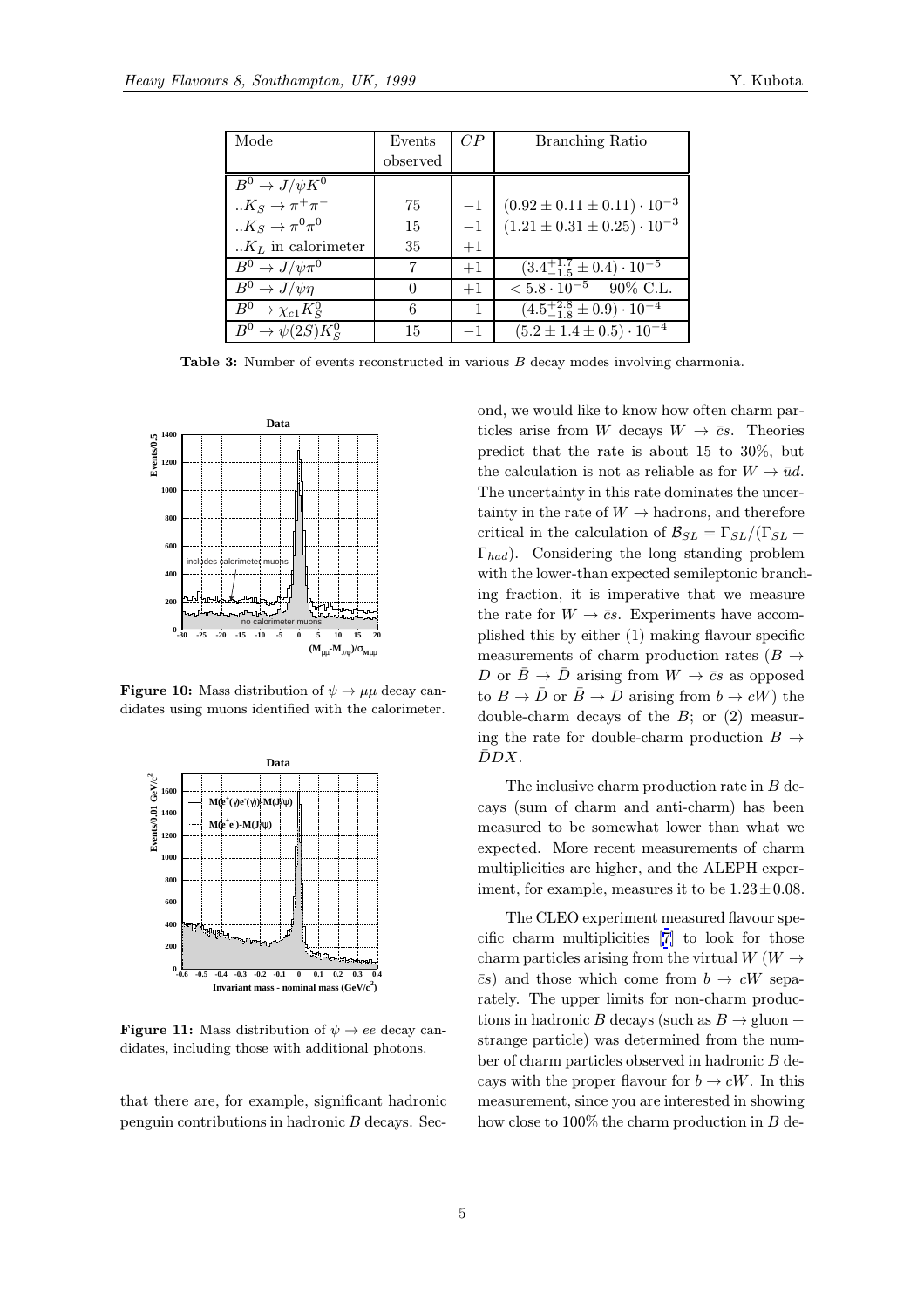cays is, it was important to know the detection efficiencies and the decay branching fractions of the charm particles very well. This was accomplished using the number of charm particles in semileptonic  $B$  decays, where we know that the charm particles production is close to 100% to a high accuracy. This is because semileptonic  $B$  decays are either  $b \to c\ell\nu$  producing one charm particle or  $b \to u\ell\nu$  producing no charm particle, and we know the ratio between their rates. CLEO observed a little fewer charm particles than expected for semileptonic  $B$  decays, but it was still consistent within the error. This confirmed that their estimates of charm detection efficiencies and current measured values of the charm decay branching fractions were reasonable within their quoted errors.

They found that the D meson are produced from the W 7.9  $\pm$  2.2% of the time, more copiously than naively thought previously. In addition, they found  $B \to D_S 10.0 \pm 2.7 \%$  of the time,  $B \to \text{charmonia } 3.0 \pm 0.5\%$  of the time and charm baryons  $1.0 \pm 0.6\%$  of the time. They amount to a total of  $22 \pm 4\%$  of charm particles from the W. This is consistent with our expectation. The possible charm deficit observed in the inclusive charm production rate was then attributed to the systematic uncertainties in counting charm particles from  $b \to cW$ . Currently, it is consistent with unity within the systematic error as described above.

Recently, the ALEPH, DELPHI and SLD experiments measured the fractions of doublecharm B decays to confirm the CLEO observation on  $W \rightarrow \bar{c}s$ . ALEPH [8] took advantage of the fact that double-charm B decays tend to contain more events with two identified vertices away from the primary interaction point. Figure 12 shows an example of [h](#page-7-0)ow multiple vertices are found. Figure 13 shows the distance between the two vertices  $(d_{BD})$  normalized to the resolution. It demonstrates that doubly-charmed events have a significant separation between the two vertices. By analysing these distributions, they found that

$$
\mathcal{B}(b \to D_sDX) =
$$
  
13.1<sup>+2.6</sup><sub>-2.2</sub>(stat)<sup>+1.8</sup><sub>-1.6</sub>(sys)<sup>+4.4</sup><sub>-2.7</sub>( $\mathcal{B}_D$ )%,



Figure 12: Reconstructed vertices of a B decay candidate from ALEPH.



Figure 13: Vertex separation distribution of <sup>B</sup> decay candidates from ALEPH.

and

$$
\mathcal{B}(b \to \bar{D}DX) =
$$
  
7.8<sup>+2.0</sup><sub>-1.8</sub>(stat)<sup>+1.7</sup><sub>-1.5</sub>(sys)<sup>+0.5</sup><sub>-0.4</sub>(B<sub>D</sub>)%.

Since their results are for a mixture of b hadrons, these results cannot be directly compared with the CLEO results. If one assumes, however, that there are no  $\bar{D}DX$  decays other than  $B_d$  and  $B_u$ , the latter number will be translated into

$$
\mathcal{B}(B \to \bar{D}DX) = \n10.3^{+2.6}_{-2.4}(stat)^{+2.2}_{-2.0}(sys)^{+0.7}_{-0.5}(\mathcal{B}_D)\%,
$$

which is consistent with the CLEO results of  $(7.9 \pm 2.2)\%$ .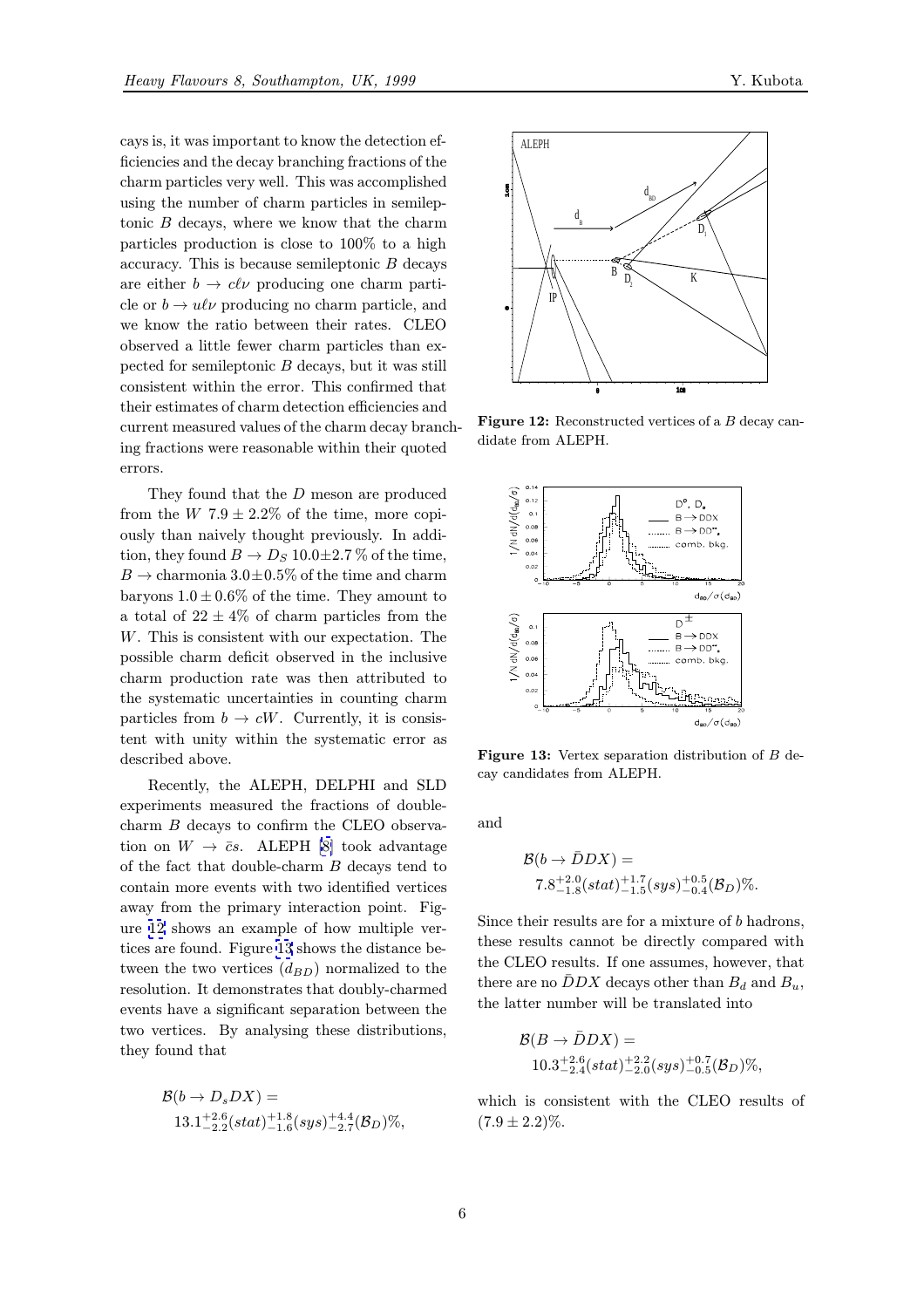

**Figure 14:** negative log likelihood,  $-\ln P$ , for a b jet tracks to have come from a single vertex (DEL-PHI). They look for events with small likelihood (large  $-lnP$ ), which presumably come from singleor double-charm b-hadron decays producing multiple vertices.

The DELPHI experiment also looked for doublecharm decays of  $b$  hadrons by how well  $b$  events are consistent with having only one decay vertex [9]. They calculate the likelihood that all tracks in a b jet come from the a single vertex. Events with one or two charm particles tend to have smaller likelihood. They show a distribution [of](#page-7-0) negative-log likelihood,  $-lnP$ , which I reproduce in figure 14. The long tail seen in the graph is due to single- and double-charm events. From this analysis, they obtain

and

$$
\mathcal{B}_{2C} = (13.6 \pm 4.2)\%.
$$

 $\mathcal{B}_{0C} = (3.3 \pm 2.1)\%,$ 

The latter result include all charm particle (unlike the ALEPH results described above) and is consistent with the value obtained by CLEO (19% $\pm 4\%$ )  $\approx 0.1\%$ , which agrees well with the consistent with the but somewhat lower. By subtracting the charmonia contributions from the "no-charm" yield, they set an upper limit on the charmless decays of 3.7%.

The analysis of the SLD experiment has a little twist to that of DELPHI. They select those events with two identified decay vertices. This sample is mainly a mixture of single- and doublecharm b-hadron decays. Then they look for the

numbers of kaons from the b- and c-decay vertices. In single-charm decays, what they identify as the b-decay vertex should not contain many kaons and c vertex must contain typically one kaon. In double-charm decays, what they identify as the b-decay vertex may contain kaons from one of the two charm decays. They expect that the ratio of the numbers of kaons from doublecharm events is  $1.270 \pm 0.026$  and that for other events is  $0.517 \pm 0.007$ . In data, they find this ratio to be  $0.688 \pm 0.020$ . After applying a few corrections, they obtain a preliminary result for the double-charm branching fraction [10]:

$$
\mathcal{B}_{2C} = (16.2 \pm 1.9(stat) \pm 4.2(sys))\%.
$$

This is consistent with the CLEO res[ult](#page-8-0) of 19%. The probability that a track is assigned to an incorrect vertex is the most serious source of systematic error and it is calibrated using leptons. They use a flavour-tagged b sample and look for leptons of "right" charge (expected for b decays) "wrong" charge (expected for  $c$  decays). They then check how often they are associated with b and c vertices.

Given the rather high rate of  $B \to \bar{D}D$  decays, CLEO looked for and found a double-charm decay,  $B \to D^{*+}D^{*-}$  [11]. This decay does not account for a large portion of the double-charm decays of  $B$  mesons. However, it is significant since it will be useful to study CP symmetry in the  $B$  decays in future  $B$  factories.

Figure 15 shows clear signal of 4 events in the signal region where they expect the decay to populate. They expect 0.31 events from various background processes. The corresponding branching f[rac](#page-7-0)tion is  $(6.2^{+4.0}_{-2.9}(stat) \pm 1.0(sys)) \times$  $10^{-4}$ . They expect that this branching fraction should be about  $(f_{D^*}/f_{D^*_S})^2 \tan^2 \theta_C \mathcal{B}(B^0 \rightarrow$ observation.

## 4. B decay to a new charm meson  $D_1$

Two of the four p-wave charm mesons  $D_1(2420)$ and  $D_2(2460)$  with relatively narrow decay widths (about 20 MeV) have been seen in  $B$  decays as well as in other charm productions. However,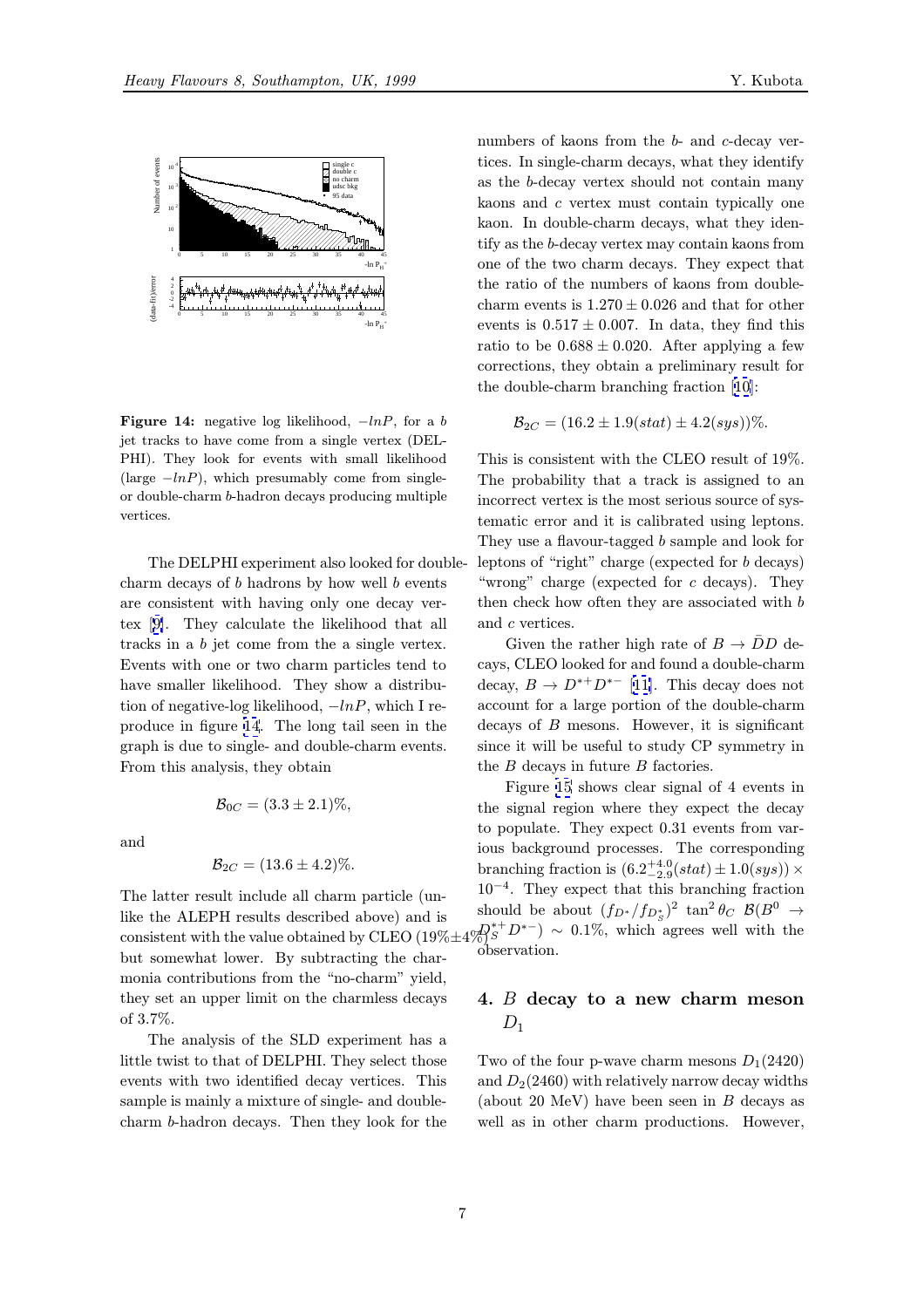<span id="page-7-0"></span>

Figure 15: (a) The  $\Delta E$  vs the beam-energyconstrained mass distribution for all  $B^0 \to D^{*+}D^{*-}$ candidates. The signal region is indicated by the box with the solid line. There are four candidates in the signal region and a total of 41 candidates in the entire distribution. (b) The beam-energy-constrained mass distribution for  $B^0 \to D^{*+}D^{*-}$  candidates satisfying  $|\Delta E| < 20$  MeV.

since the other two are expected to have much wider decay widths, it is quite difficult to observe.

CLEO has found one of the two unseen pwave charm meson in their sample of  $B^- \rightarrow$  $D^{*+}\pi^-\pi^-$  decays [12]. The sample was selected using so-called "partial reconstruction method" where the  $D^0$  decay products were not explicitly reconstructed in the detector. Since the Qvalues of the  $D^* \rightarrow D^0 \pi^+$  and  $\Upsilon(4S) \rightarrow B\overline{B}$ decays are small, one can infer the momentum of the  $D^0$  well enough to reconstruct the entire [decay chain. They observed about 800](http://www-spires.slac.stanford.edu/spires/find/hep/www?j=PRLTA%2C76%2C3898)  $B^- \rightarrow$  $D^{*+}\pi^-\pi^-$  decays over about 9,000 background events from both continuum  $q\bar{q}$  production and other B decays. Partial-wave analysis of about  $630 \pm 80$   $B^ \rightarrow$   $D^{*+}\pi^-\pi^-$  decays yielded 344  $B^ \rightarrow D_1^0(j = \frac{1}{2})\pi^-$  decays in addition to 100  $B^- \to D_2^*(2460)\pi^-$  and  $223$   $B^- \to D_1(2420)\pi^$ decays. Due to destructive interference among the three decay modes, the actual observed number of events for the three decays is somewhat [smaller than the sum of events attributed to the](http://www-spires.slac.stanford.edu/spires/find/hep/www?j=PRLTA%2C79%2C4533) three decays. Figure 16 shows the  $D^{*+}\pi^-$  mass [distributions weighing each event by weight based](http://www-spires.slac.stanford.edu/spires/find/hep/www?j=PHLTA%2CB388%2C648) on the decay angles to enhance various partial

waves. The right-top plot emphasizing the angular region where the s-wave contribution is relatively large, the contribution of the  $D_J (j = \frac{1}{2})$  is more visible.

From the analysis, they obtain the mass and the decay width of the new p-wave charm meson:  $M_{D_1(j=\frac{1}{2})}=2.461^{+0.014}_{-0.034}(stat) \pm 0.034(sys) \; \textrm{GeV},$ and  $\Gamma_{D_1(j=\frac{1}{2})}$  = 0.290<sup>+0.101</sup><sub>0.079</sub>(stat) ± 0.044(sys) GeV. The product branching fractions of the B decays and  $D_J$  decays are:

$$
\mathcal{B}(B^{-} \to D_{1}(2420)\pi^{-})\mathcal{B}(D_{1}(2420) \to D^{*+}\pi^{-})
$$
  
= 6.9<sup>+1.8</sup><sub>-1.4</sub>(stat) ± 1.2(sys)) × 10<sup>-4</sup>,

$$
\mathcal{B}(B^- \to D_1^0(j = \frac{1}{2})\pi^-)\mathcal{B}(D_1^0(j = \frac{1}{2}) \to D^{*+}\pi^-)
$$
  
= 10.6 \pm 1.9(stat) \pm 2.9(sys)) \times 10^{-4},

and

$$
\mathcal{B}(B^- \to D_2^*(2460)\pi^-)\mathcal{B}(D_2^*(2460) \to D^{*+}\pi^-)
$$
  
= 3.1 \pm 0.9(stat) \pm 0.5(sys)) × 10<sup>-4</sup>.

#### References

- [1] Over the entire momentum-transfer range  $(q^2)$ , the ratios among hilicity amplitudes have been measured assuming the Heavy Flavour Effective Theory-based  $q^2$  dependence.
- [2] J.E. Duboscq el al., Phys. Rev. Lett.  $76$  (1996) 3898.
- [3] J.L. Rosner, Phys. Rev. D 42 (1990) 3732, M. Neubert, Phys. Lett. B 264 (1991) 455, G. Kramer et al., Z. Physik C 55 [\(1992\) 497,](http://www-spires.slac.stanford.edu/spires/find/hep/www?j=PRLTA%2C76%2C3898) A. Dighe, I. Duniez and R. Fleischer, hep-ph/9804[253](http://www-spires.slac.stanford.edu/spires/find/hep/www?j=PHRVA%2CD42%2C3732).
- [4] S. Pappas, *R[ecent b-Physics Results from CD](http://www-spires.slac.stanford.edu/spires/find/hep/www?j=PHLTA%2CB264%2C455)F*, in the Proceeding[s of the DPF conference, Cal](http://www-spires.slac.stanford.edu/spires/find/hep/www?j=ZEPYA%2CC55%2C497)ifornia, USA, Jan 1999.
- [5] [C.P.](http://xxx.lanl.gov/abs/hep-ph/9804253) [Jessop](http://xxx.lanl.gov/abs/hep-ph/9804253) el al., *Phys. Rev. Lett.* **79** (1997) 4533.
- [6] D. Buskulic el al., Phys. Lett. B 388 (1996) 648.
- [7] T.E. Coan el al., *[Phys.](http://www-spires.slac.stanford.edu/spires/find/hep/www?j=PRLTA%2C79%2C4533) [Rev.](http://www-spires.slac.stanford.edu/spires/find/hep/www?j=PRLTA%2C79%2C4533) [Lett.](http://www-spires.slac.stanford.edu/spires/find/hep/www?j=PRLTA%2C79%2C4533)* **80** (1998) 1150.
- [8] R. Barate el al., Eur. Phys. J. C 4 [\(1998\)](http://www-spires.slac.stanford.edu/spires/find/hep/www?j=PHLTA%2CB388%2C648) [387.](http://www-spires.slac.stanford.edu/spires/find/hep/www?j=PHLTA%2CB388%2C648)
- [9] P. Abreu el al., *Phys. Lett.* **B 426** [\(1998\) 193.](http://www-spires.slac.stanford.edu/spires/find/hep/www?j=PRLTA%2C80%2C1150)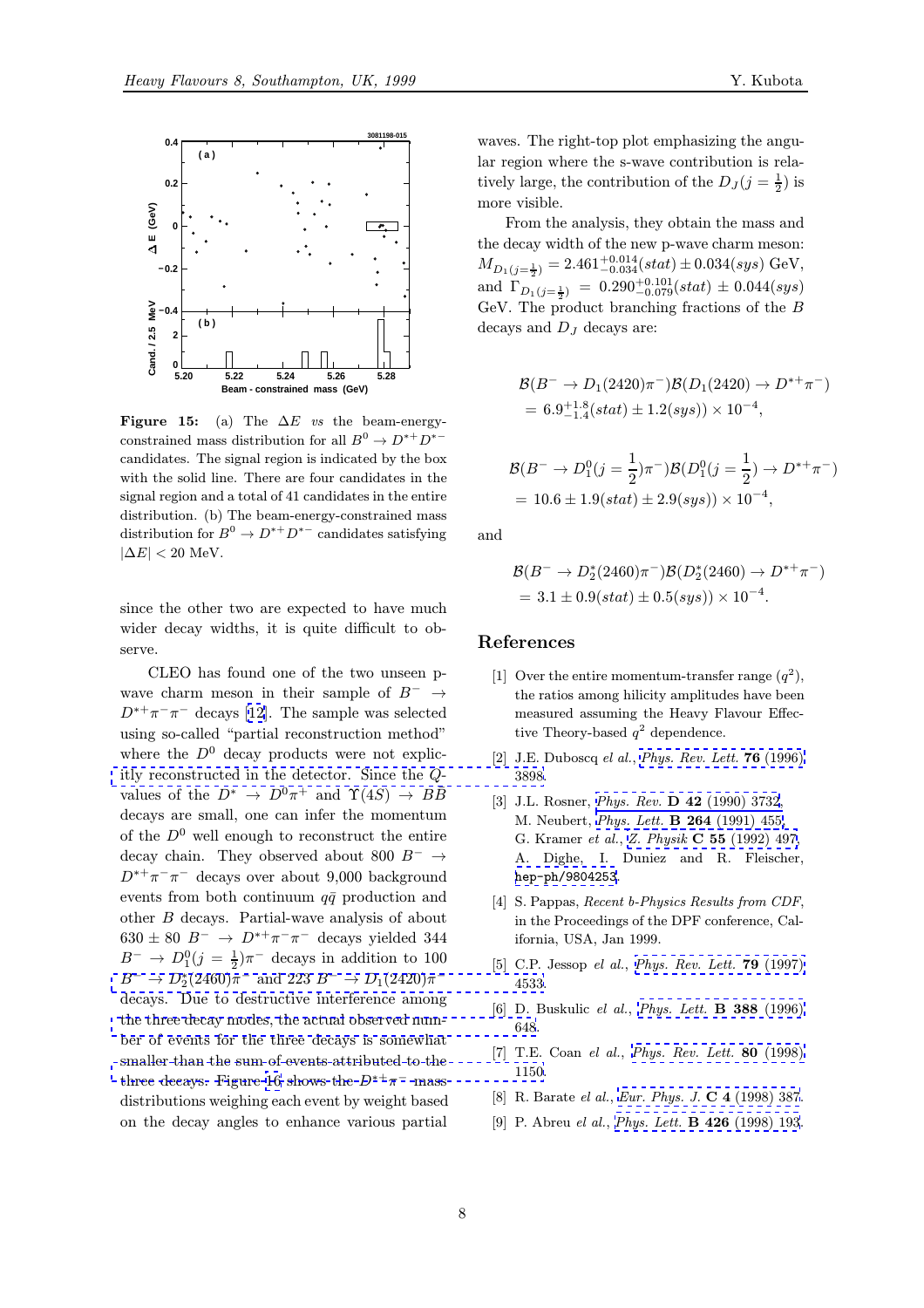- <span id="page-8-0"></span>[10] M.R. Convery, SLAC preprint SLAC-PUB-8076, March 1999, contribution to DPF 99, Los Angels, CA, January 1999. hep-ex/9903061.
- [11] M. Artuso el al., Phys. Rev. Lett. 82 (1999) 3020.
- [12] S. Anderson el al., Contrib[ution to the Lept](http://xxx.lanl.gov/abs/hep-ex/9903061)on Photon Symposium 99, Stanford, CA, August [1999.](http://www-spires.slac.stanford.edu/spires/find/hep/www?j=PRLTA%2C82%2C3020) Cornell Pre[print CLEO CONF 99-6.](http://www-spires.slac.stanford.edu/spires/find/hep/www?j=PRLTA%2C82%2C3020)